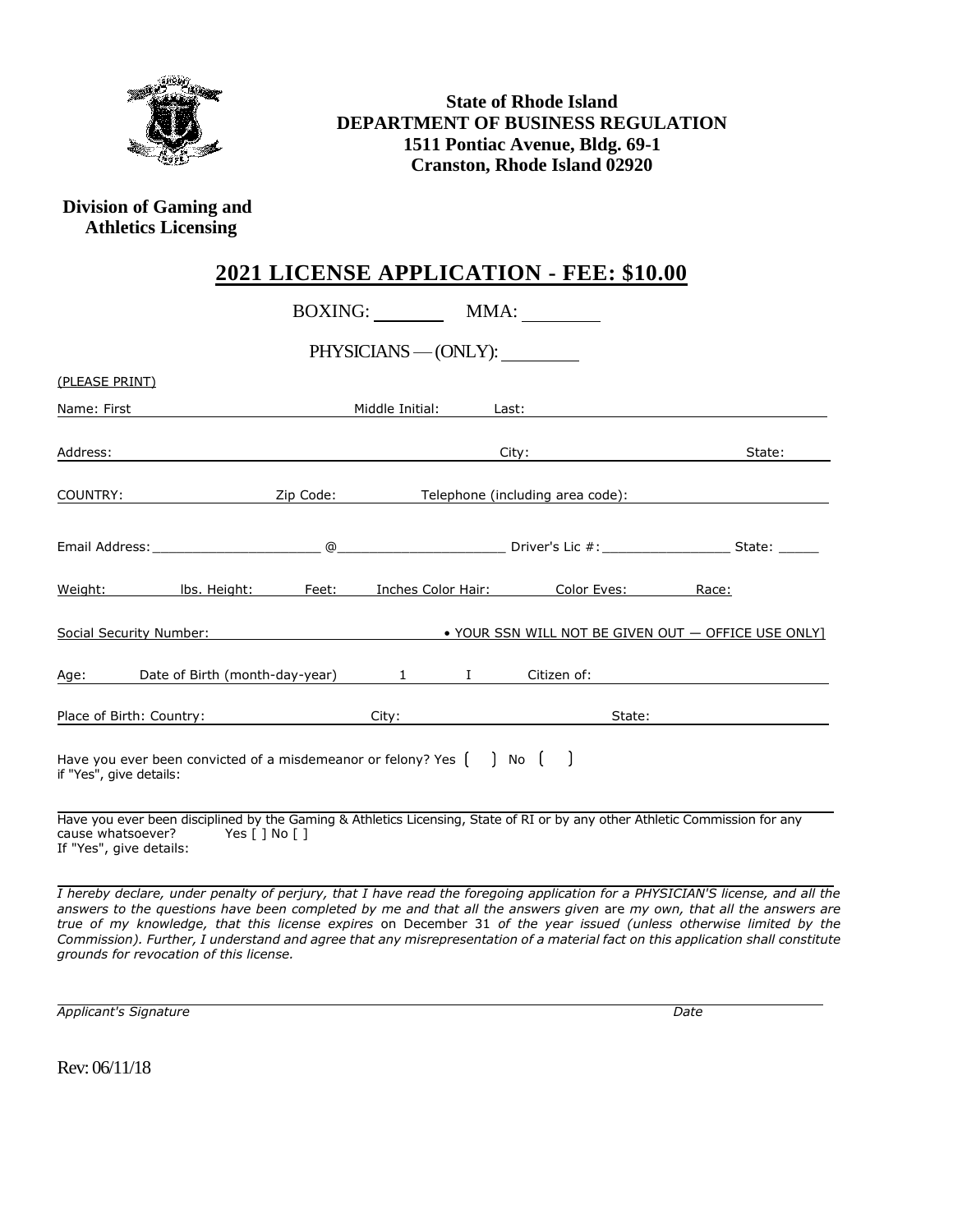#### PHYSICIAN'S STATEMENT

I hereby attest that my medical malpractice Insurance covers claims arising from performance of the following acts at a Boxing and/or Mixed Martial Arts event held in the State of Rhode Island:

- A. During the event, "observ(ing) the physical condition of the fighters" and determining whether the competitor "is in such condition that to continue might subject him or her to serious injury, "Gaming and Athletics Licensing" Regulation I., Section 18.
- B. Pre-examination, Pursuant to R.I. General Laws Ann. 41-5-11(c), prior to being able to fight, the "physician, licensed under this chapter, shall certify, in writing, that the boxer is physically fit to engage in the proposed contest." "This certification shall be based in part on an examination of the fighter's vision and eye condition" Id.
- C. Post-examination. After the fight, the ring doctor conducts a post-examination and determines whether to recommend the fighter be "discharged" or "referred to P.M.D/Hospital."

APPLICANT/PHYSICIANS SIGNATURE **Example 19 SIGNATURE** DATE

#### **APPLICANT/PHYSICIAN MUST SUBMIT A COPY OF THE CERTIFICATE OF INSURANCE FROM HIS/HER MEDICAL MALPRACTICE INSURANCE CARRIER**